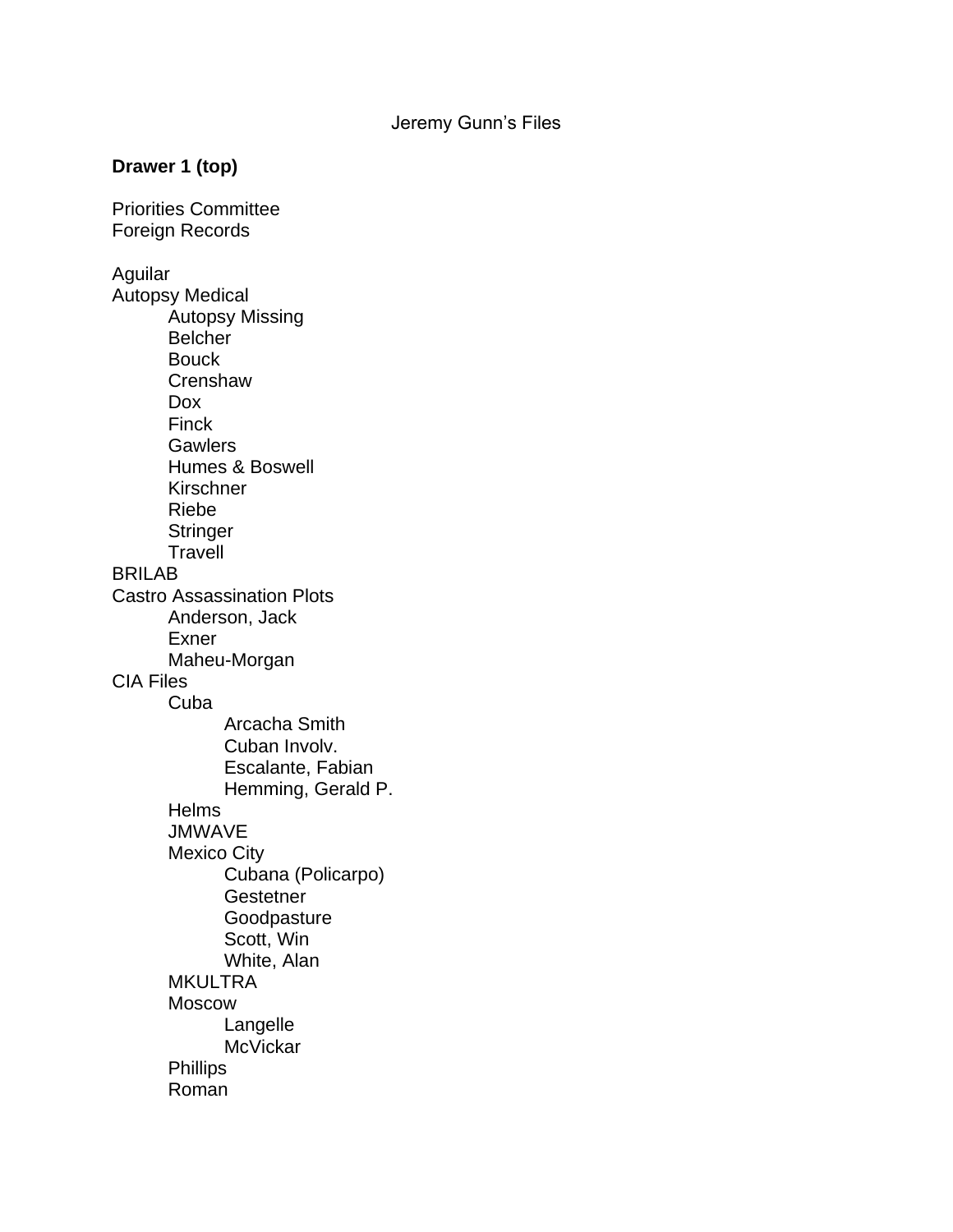Scelso **JMWAVE** Congress/Pres HUAC Cuban Exile Groups **Dallas** Dealey Plaza Photo Audio Duggar **Defectors Drawer 2** Edisen, Adele Experts Conference Gayton, Carver Guatemala Gun Running **Harris** Interviews **Caracristi** Goodwin McNamara Moynihan Schlesinger Specter **LaFontaines** Lesar Lifton **Manchester** Milam Minier (see Capehart) Military Files ASA Military/Dallas **Lansdale Morley Nagel** New Orleans New Orleans/Garrison MCC **Oster** Organized Crime Oswald Investigations Palamara Rosselli, Johnny (see also Castro assassination)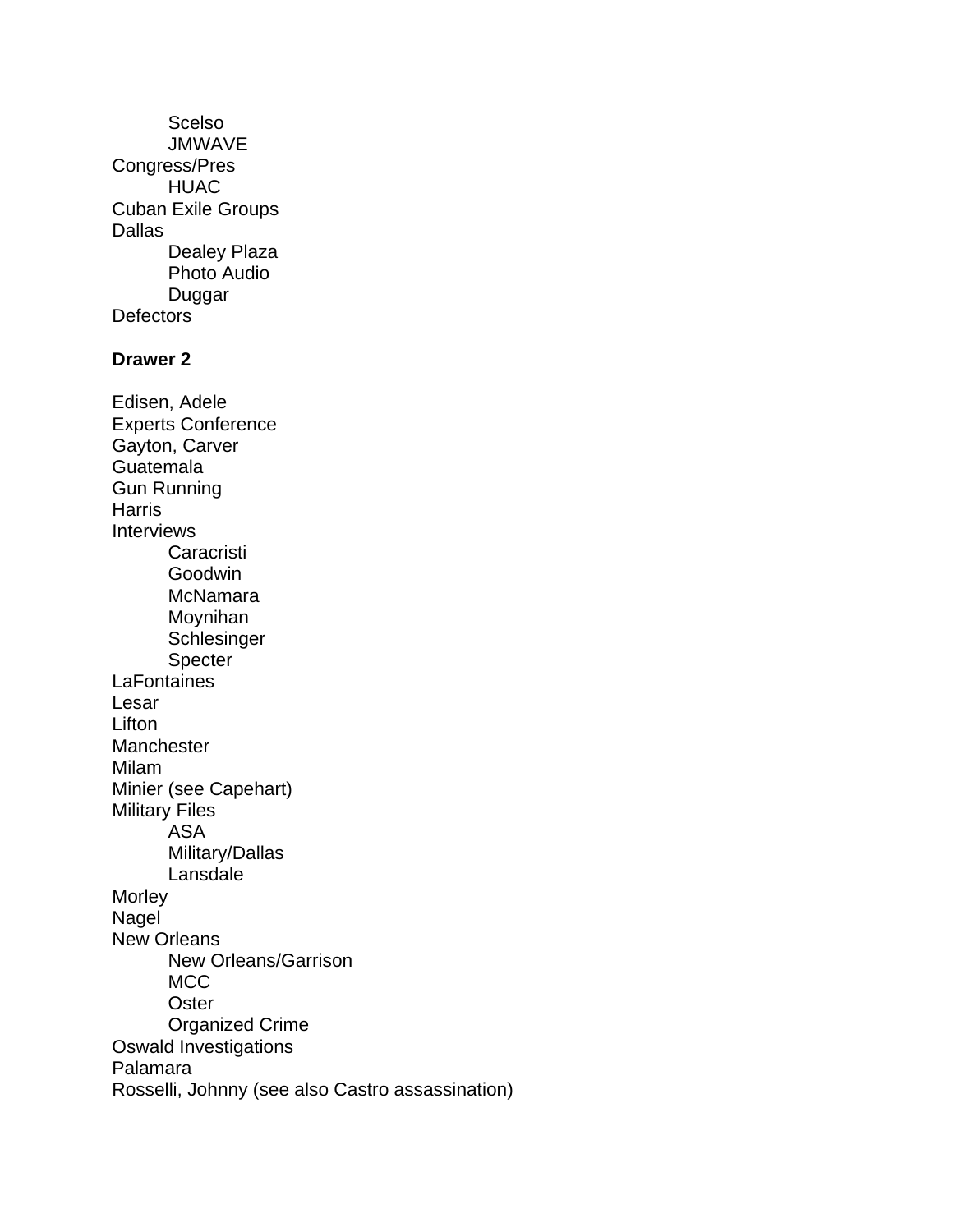Scott, P. D Underwood. Weitzman

## Abzug

Cunningham, Kathleen Davidson

Hoch Hoover Library Holland Lane Newman, John NSAM RFK **Scandanavia** Smith, Wayne Shapiro, Howard Summers Torbitt Article Waldron Weisberg, Harold Zaid, Mark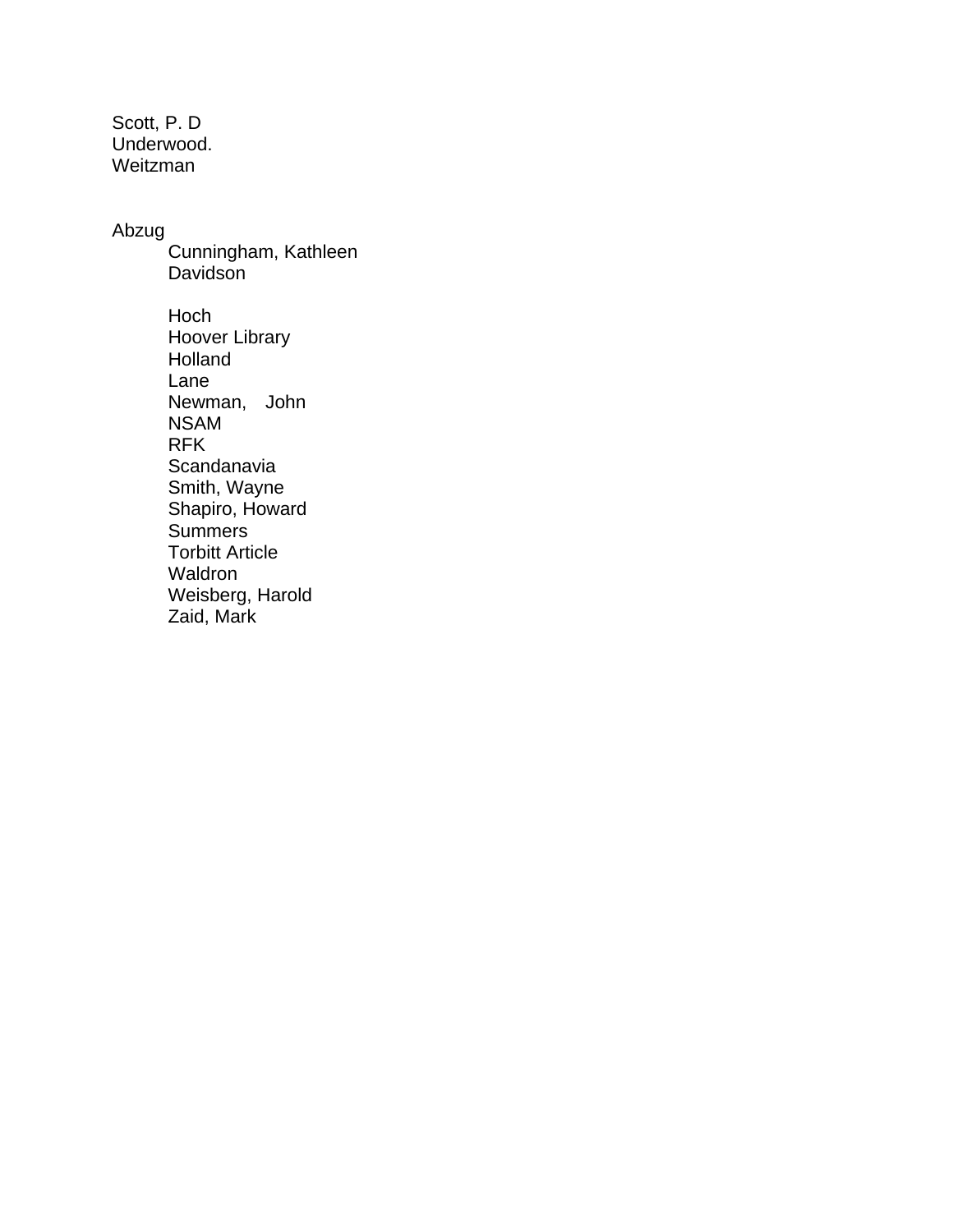Assassinations General Board Boston Visit Filing System FOIA-CIA Info Act Information Issues Intelligence Biblio. Interns NARA RIF Instructions Review Forms ROSENBLUTH WORDPERFECT DEA FRC **Historians** HSCA Review Library of Congress NARA Records National Personnel Records Center NSA NSC Princeton Library **Courts** Florida Guatemala HSCA Topics Rockefeller Commission State and Local

## **Drawer 3**

Expenses and Reimbursements Staff Resumes Annual Report Bd. Mtg. Agenda-Curr Press and Media Aug. 30, 1995 Bd. Mtg. Memos to Board Team Leader Rpts ` Name Searches Priority Committee NARA ID Forms **Topics** AARB Announcements Office Procedures Agency Briefing Papers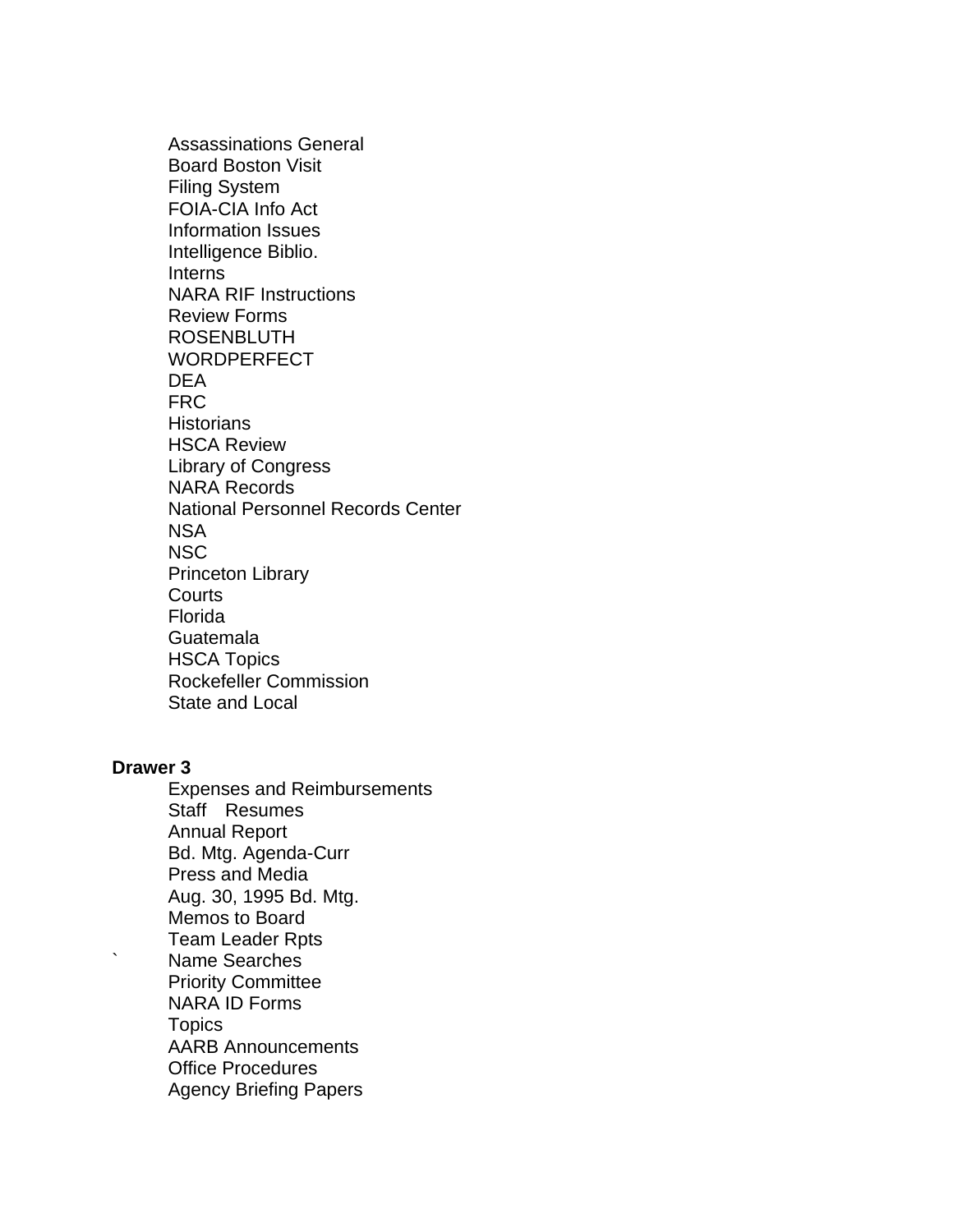Agency Contacts CIA Requests FBI Requests NSA Requests Analysis and Review Organization Angelico Suit Archives-Recs. Law Audit Board Meetings CIA Appeals Connick News Connick Supoenas **Cooper** Copyright Deed of Gifts Dead of Gifts (Exec) Deed - Alyea Donation-JFK Collection Drug Free DOJ Litigation **Ethics** FBI Appeals FOIA Informant JFK Act - General Louisiana Law N.O. Grand Jury OMB-FR OMB other Paperwork Act Privacy Act **Privacy** Procedures After Board Determination Records Law Review **Security Severance** Supoena Immunity Supoena Request Summer Interns 96 Sunshine **Takings** Tribal-104-4 Tunheim Voting Procedures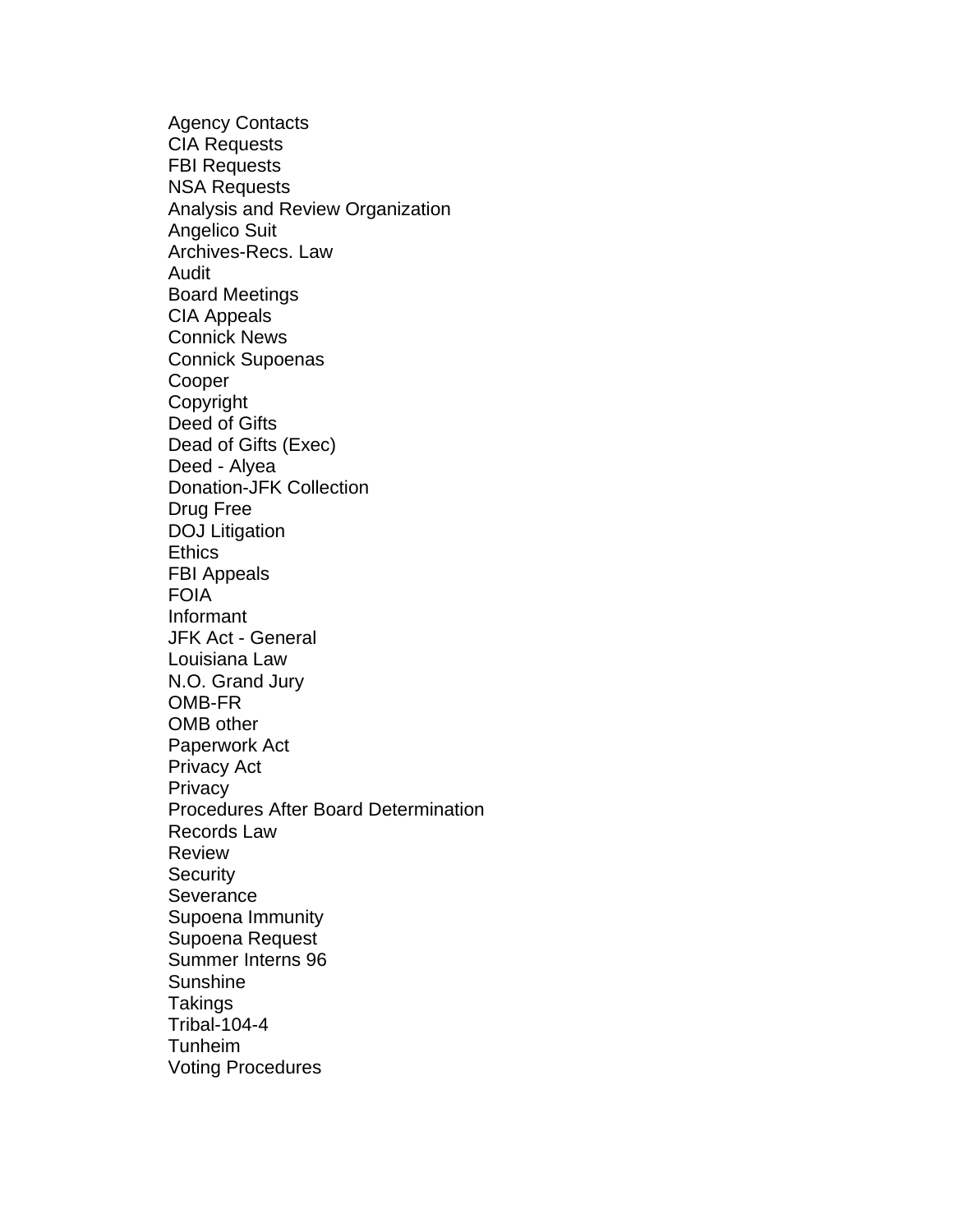## **Drawer 4 (Bottom)**

Agency Master Air Force Army BATF Carter Library Church Committee CIA Customs DEA DOD-DIA DOE FAA FBI FBI Informant Files FBI Files Ford/Rockefeller **HSCA** INS Intel Comm. Staff **IRS** JFK Library JFK Library/Missing Johnson Library **Justice** LOC Marines NARA NARA-Mongoose NARA Tapes **NASA** Navy NLRB NSA **NSC** ` Parole Commission FIAB Postal Inspection Prisons Secret Service Social Security **State Treasury** USIA VA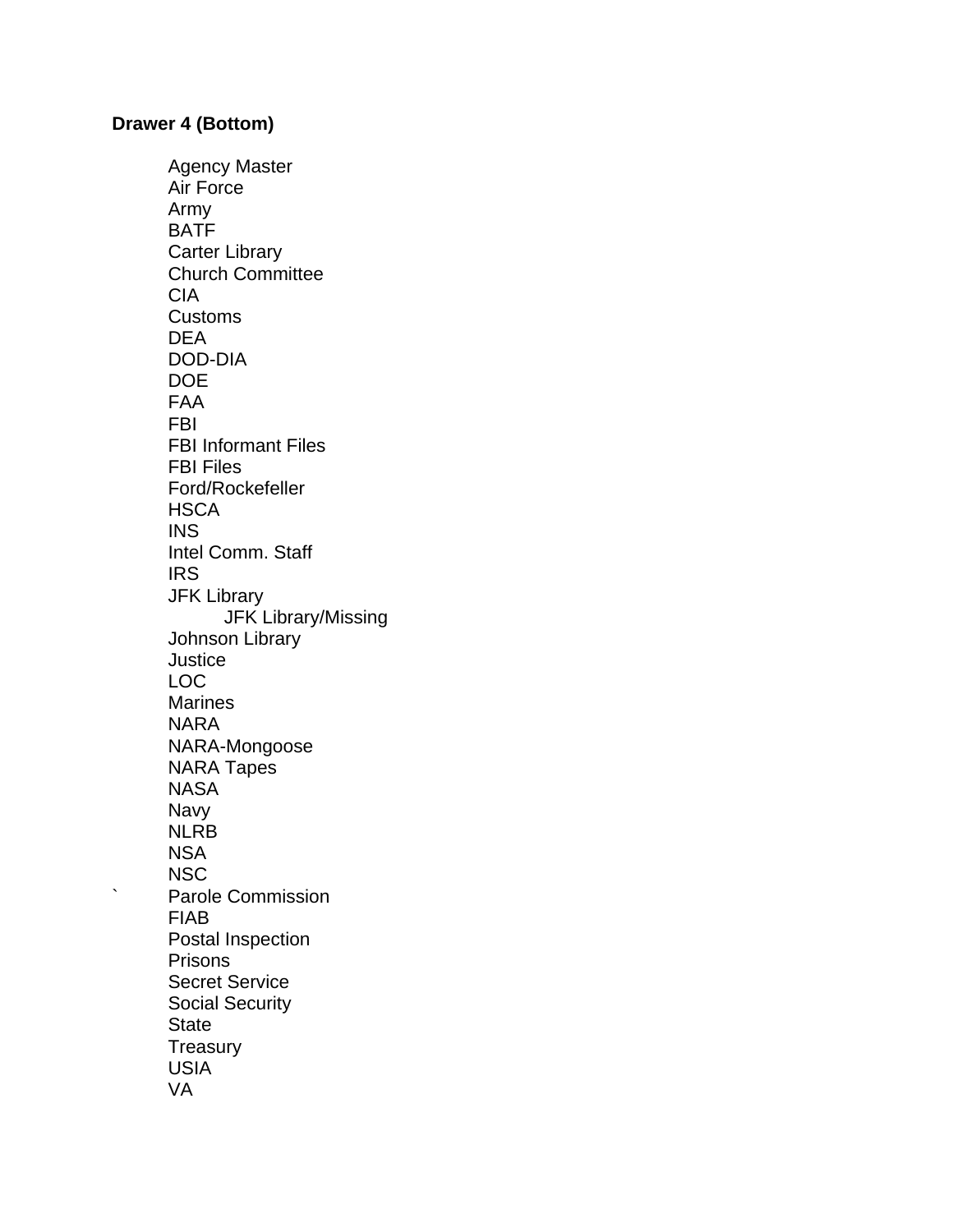Warren Commission Exhibit Watch Committee White House